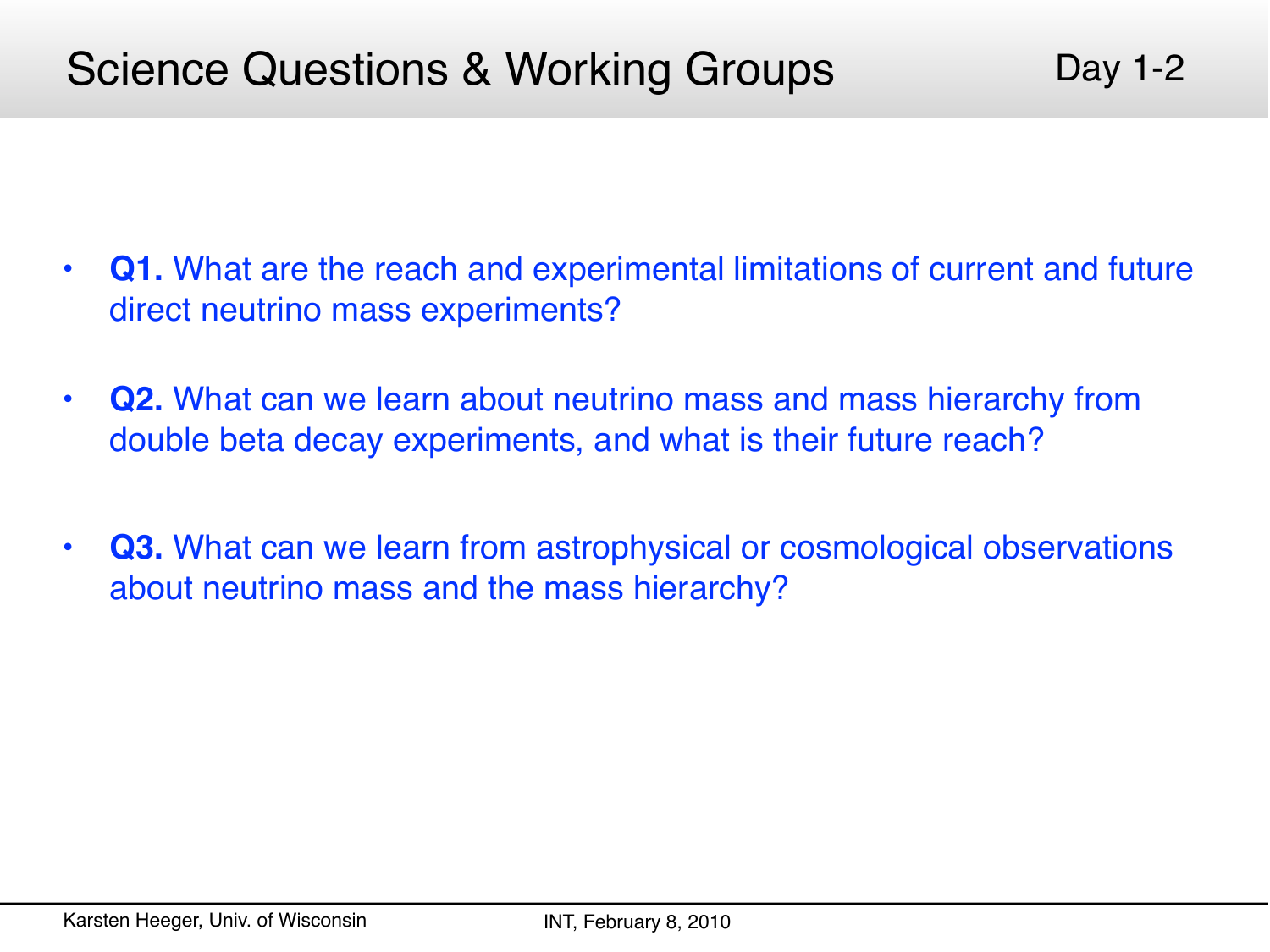# Working Group Room Assignments

- Q1 direct measurements, room C521
- Q2 double beta decay, room C441
- Q3 astrophysics/cosmology, room C520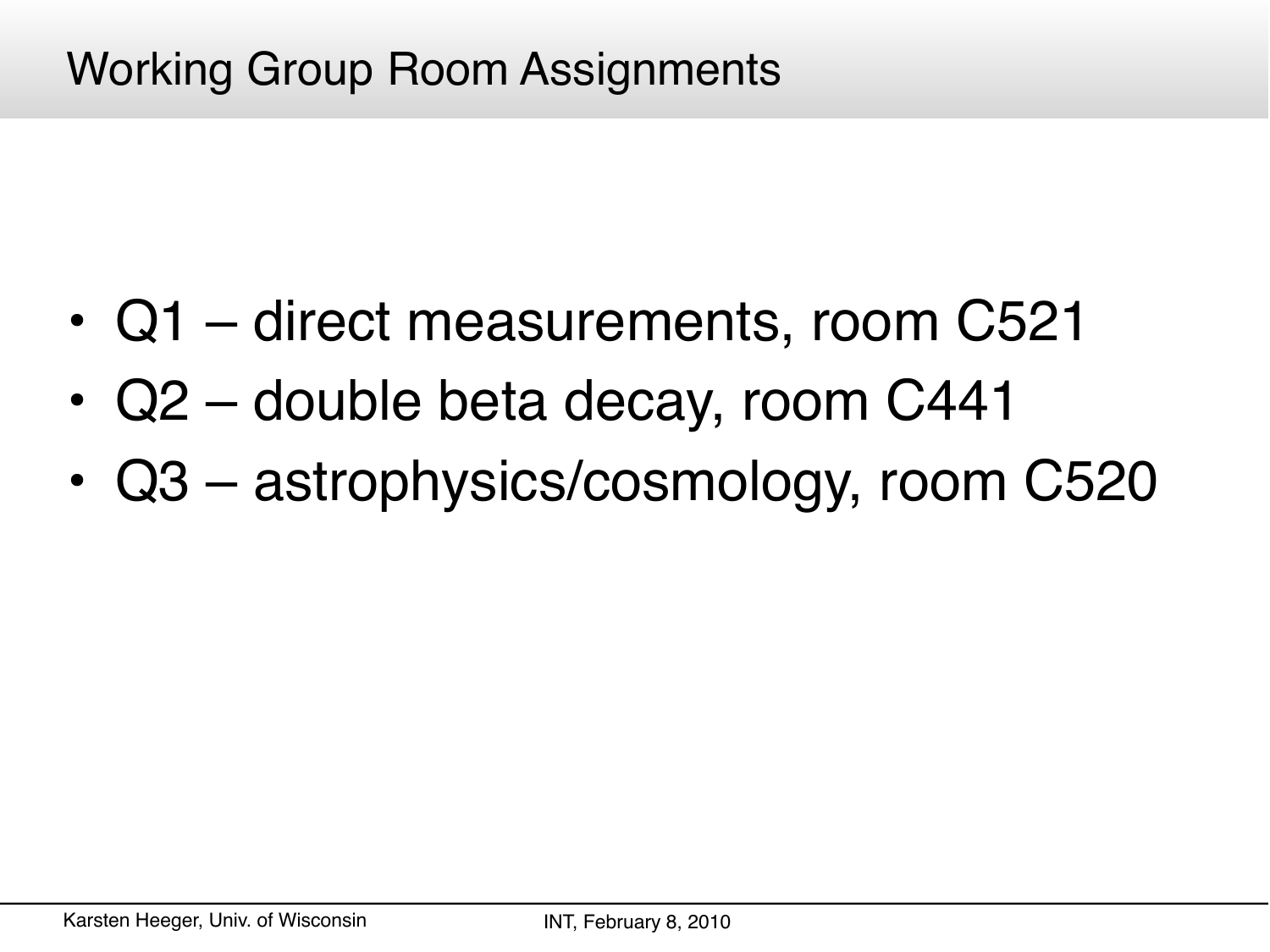- **Working Group Q2.** (Wilkerson)
- What can we learn about neutrino mass and mass hierarchy from double beta decay experiments, and what is their future reach?
	- what constitutes a discovery of 0νββ?
	- what information do we need to extract information about the ν mass?
	- what is required to decide on the hierarchy?
	- what makes the NME convincing? why are he QRPA and NSM matrix elements different?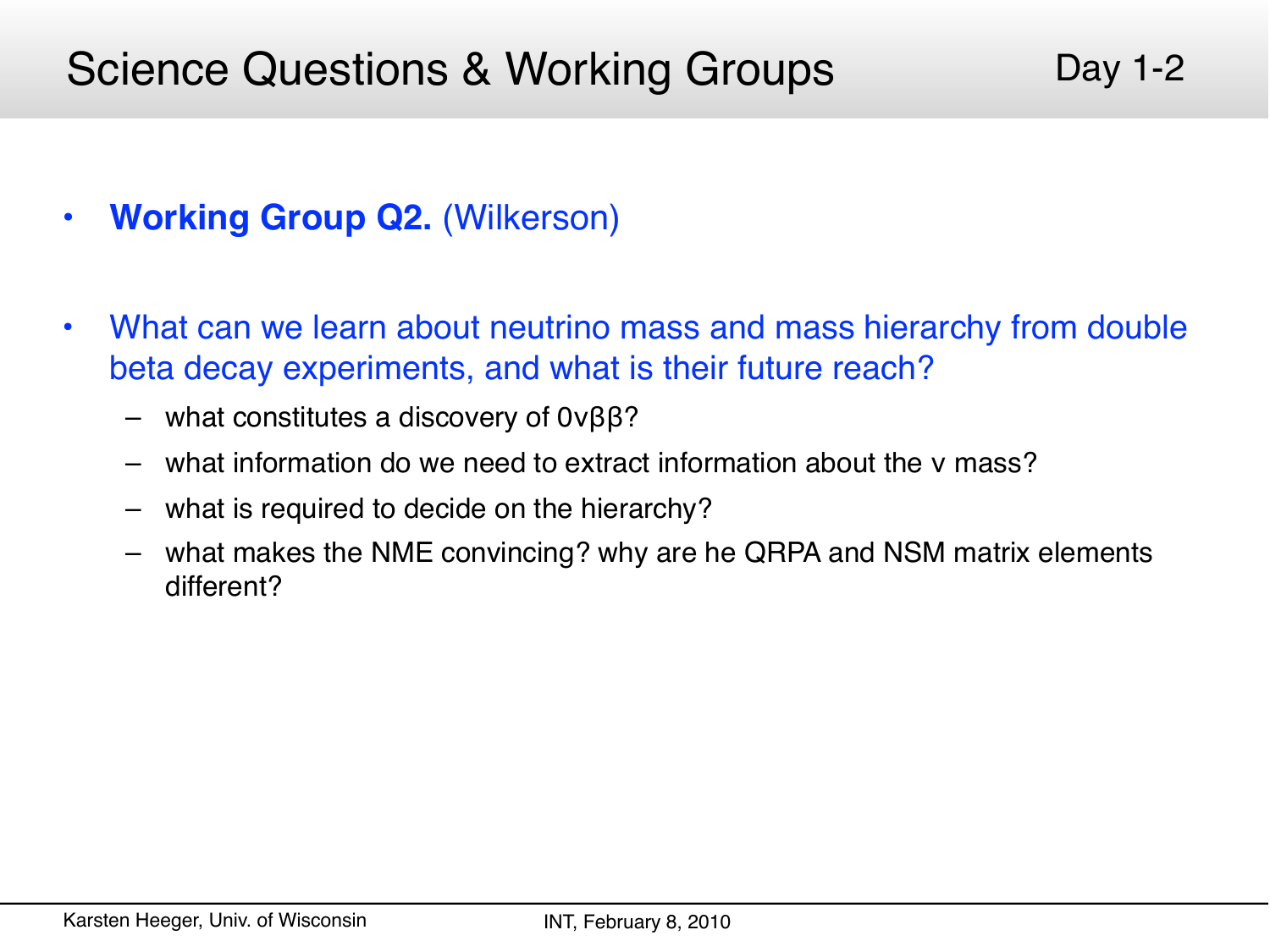- **Working Group Q1.** (Robertson, Weinheimer, Nucciotti, Gatti...)
- What are the reach and experimental limitations of current and future direct neutrino mass experiments?
	- how to get down to 20 meV?
	- what techniques might be feasible?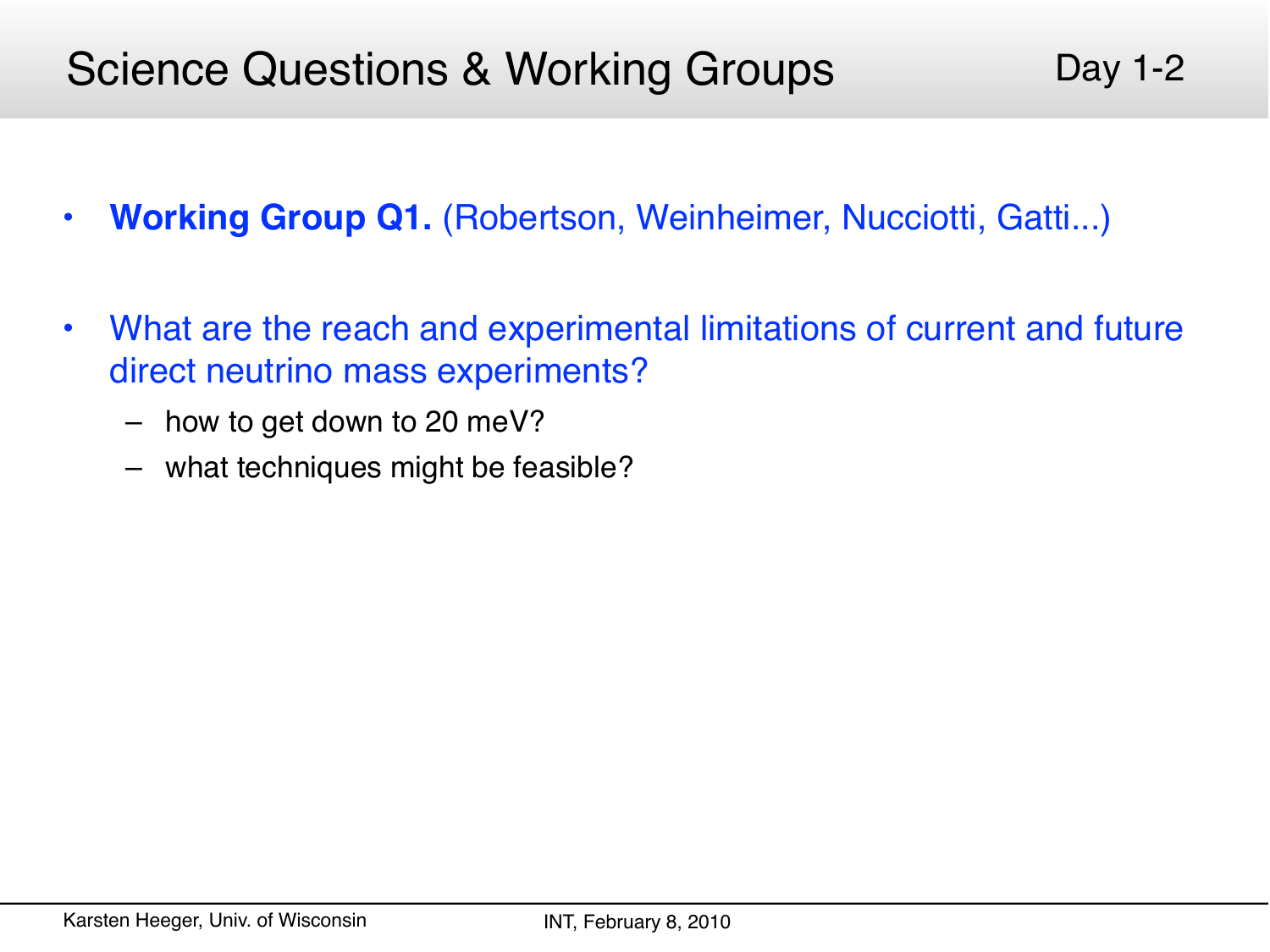Day 1-2

- **Working Group Q3.** (Dodelson)
- **Q3.** What can we learn from astrophysical or cosmological observations about neutrino mass and the mass hierarchy?
	- ????